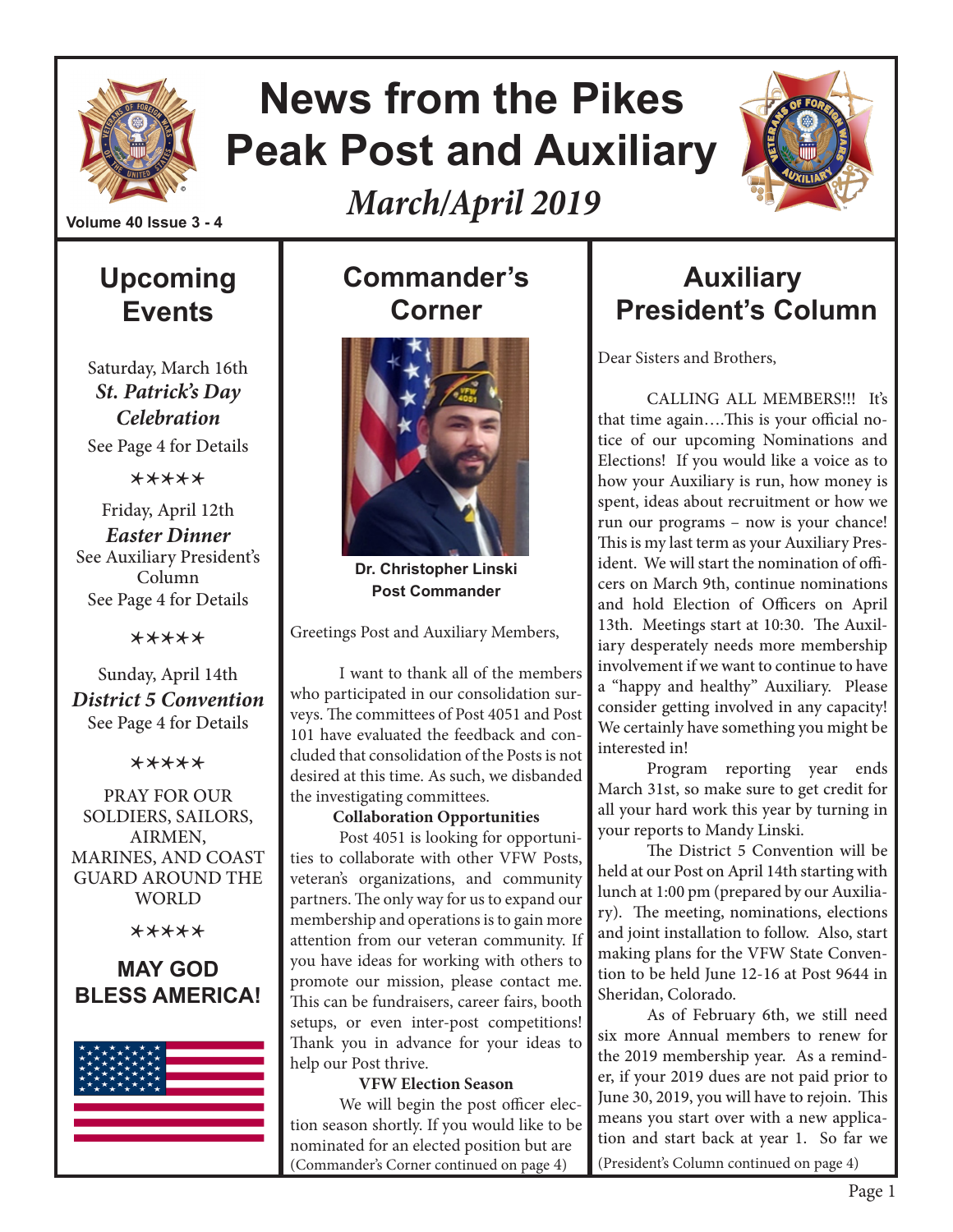### **VFW Post 4051 Officers For 2018-2019**

 Post Commander Dr. Christopher Linski Senior Vice Commander Galen Steele<br>
Iunior Vice Commander Bob Green Junior Vice Commander Quartermaster Joe Cormier Chaplain Jim Griffith Judge Advocate Bob Green Surgeon LeRoy Jensen 1-Year Trustee John Mazzella 2-Year Trustee Barbara Green 3-Year Trustee Eric Veed Adjutant Duane Knutson Service Officer **Jeremy Johnson** House Committee **Rick Archuleta** Ways and Means Dennis Snider Membership Galen Steele Officer of the Day Jeremy Johnson Guard Val Bernal Legislative Dr. D. J. Alberts Entertainment John Mazzella Buddy Poppy James Griffith Americanism VACANT<br>Community Activities Barbara Green Community Activities Adopt-A-Unit Paige Lanier National Home Dr. Christopher Linski Honor/Color Guard Brian Michaud Flag Committee LeRoy Jensen ROTC/JROTC Barbara Green Boy Scouts Dr. Christopher Linski Public Servant Program Jean Plank Voice of Democracy & Patriot's Pen Amy Earley Teacher of the Year Amy Earley Public Affairs Ron Marshall Webmaster Bill Thomas Bingo Games Manager Jerry Walter Crawford House Representative Barbara Green

### **Editorial Staff**

Editor Bill Thomas Assistant Editor

Post Commander Dr. Christopher Linski

# **To Report A Death**

*To report a death of a Post member, please contact Chaplain James Griffith, (719) 632-9874 or for an Auxiliary member, contact Chaplain Rita Christensen, (719) 598-0613. Also, you may leave information either at the club or on the bulletin board so that proper follow-up can be taken. Please include: Name of Deceased; Date of Call; Date of Services; Funeral Home (if known); Your Name, Phone Number and/or Other Point of Contact.*

### **VFW Post 4051 Auxiliary Officers For 2018-2019**

President Tami Veed Senior Vice President Mike Walker Junior Vice President Mandy Linski Secretary/Treasurer Rachel Brown Chaplain Rita Christensen Conductress Carol Archuleta Guard Carol Knutson Patriotic Instructor Carol Knutson Trustee #1 Rita Christensen Trustee #2 Mike Walker Trustee #3 Carol Knutson Games Manager Rita Christensen Americanism Carol Knutson Buddy Poppy/National Home Mike Walker Chaplain's Report Rita Christensen Community Service Report Mandy Linski Extension Tami Veed<br>Historian/Media Relations Tami Veed Historian/Media Relations Hospital Rachel Brown Legislative Rachel Brown Membership & Recruitment Mike Walker & Tami Veed Scholarships Rachel Brown Veterans & Family Support All Members Voice of Democracy & Patriot's Pen Vacant Youth Activities Tami Veed



# **VFW 4051 Bingo**

VFW 4051 Bingo pays the big bills for the Post like utilities, insurance, etc. Our bingo sessions are on Tuesday and Friday each week around 12:00 p.m. to 3:00 p.m. at the North Carefree Bingo Hall, 3440 N Carefree Circle, a block west of Academy on North Carefree.

These operations are run by volunteers, many of whom simply need to take a day off every now and then! If you have been a member of the Post or Auxiliary for at least six months, and have a little bit of free time, please think about volunteering! We appreciate any assistance you can provide.

Contact Games Manager Jerry Walter at (719) 574- 4324 to volunteer!

#### **SUPPORT VFW 4051 BINGO!**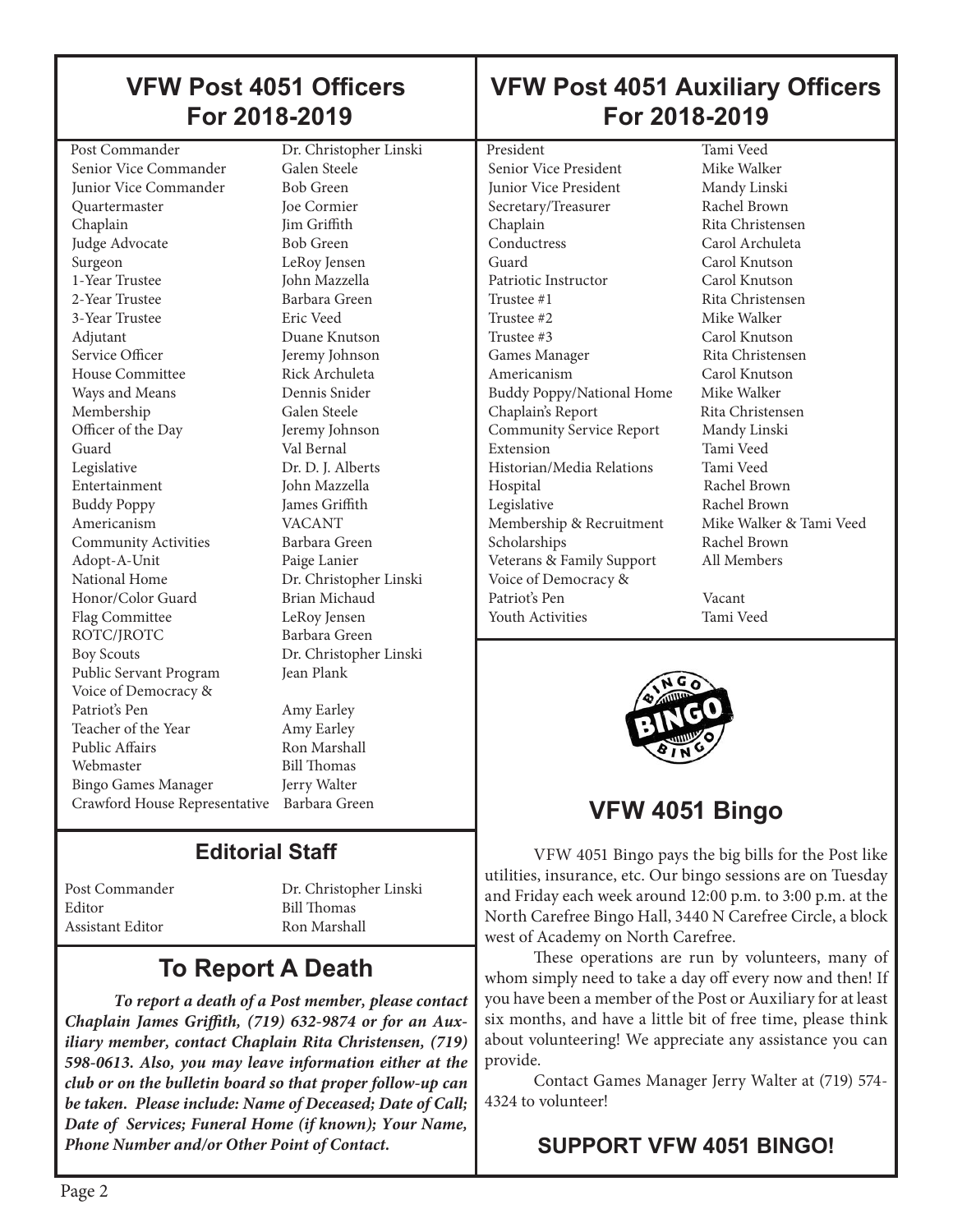### **Chaplain's Report**

**"The quality of mercy is not strained. It droppeth as the gentle rain from heaven upon the place beneath. It is twice blest: It blesseth him that gives and him that takes. 'Tis mightiest in the mightiest; it becomes the thronèd monarch better than his crown."** 

*William Shakespeare, The Merchant of Venice*

**"Let us then approach God's throne of grace with confidence, so that we may receive mercy and find grace to help us in our time of need."** 

*Hebrews 4:16*

During my last tour in Germany, I had the chance to go on a staff ride of the Battle of the Huertgen Forest. I saw a little-known monument there to man's humanity to man on a battle ground that proved the opposite. I was so moved by what I saw that I later purchased a print of Don Stiver's *Truce in the Huertgen Forest* which hangs in my study alongside my Stiver's print of Chaplains in Iraq.

From September to November 1944, two U.S. Divisions (9th ID and 28th ID) plus part of one other were locked in a ferocious struggle with the German 89th Infantry Division along the Kall River Road which supplied both armies. The 28th ID earned the nickname "Bucket of Blood." The battle was a small unit fire team struggle from tree to tree and ridge to ridge. The German artillery air bursts created casualties for almost every foot of ground taken. On the German side it was no better. The 89th was in a desperate fight and ordered not to retreat. The battle surged back and forth over the Kall Road and casualties mounted on both sides and men suffered unattended often within feet of their own lines.

Something had to give and it did in the best sort of way. SGT William Provencher of CO M, 112th Inf Regiment, 28th Division and Dr. Genter Stuttgen of the 89th Division met under flags of truce on the Road and worked out the first of three informal ceasefires between 7-12 November and established aid stations on either side of the road. German and American medics and soldiers acting as stretcher bearers took the casualties to which ever was the closest station. Some American found healing in a German aid station and some Germans in a U.S. aid station.

#### *A transcendent moment in a scene from hell.*

If man can rise to such a moment in war, how much more does God rise to mercy when we come to him with our daily needs. Let us trust Him who is greater than man and whose mercy is infinite.

(Chaplain's Report continued in next column)

### **Auxiliary Chaplain's Column**

Dear Auxiliary Members,

At our January meeting the Auxiliary Charter was draped in memory of Life Auxiliary member, Joan Stern. Charlene Madden passed away on February 10th, 2019, and our Charter will be draped in Sister Charlene's memory at our March meeting.

A sympathy card was mailed to Robert and Wanda Wencl on the death of their daughter.

**"You must give some time to your fellow men. Even if it's a little thing, do something for which you get no pay but the privilege of doing it."**  *Albert Schweitzer* 

If you know of any member who is ill, recovering, in the hospital or just in need of a kind word, please call me at 598-0613.

Sincerely, Auxiliary Chaplain Rita Cristensen

#### **New Attraction-Colorado Springs**

We have been notified that Ocean World Marine Museum, a nonprofit organization, is planning to open a new facility in Colorado Springs later this year.

They are seeking financial assistance to provide free tickets for local veterans and their families.

If you are interested in helping, or want to learn more about the museum, please contact Jeff Warner at jawcwarner@aol.com or 303-912-3593.

(Chaplain's Report continued from previous column)

Our VFW Ritual Closing Prayer starts "Almighty God, the hour has come when we must part. We commit ourselves to Thy care."

We pause to remember our Post Auxiliary comrades: Joan Stern and Charlene Madden and commit them to Thy care.

Call me at (719) 200-8223 if I can be of assistance.

Sincerely, James Griffith Post Chaplain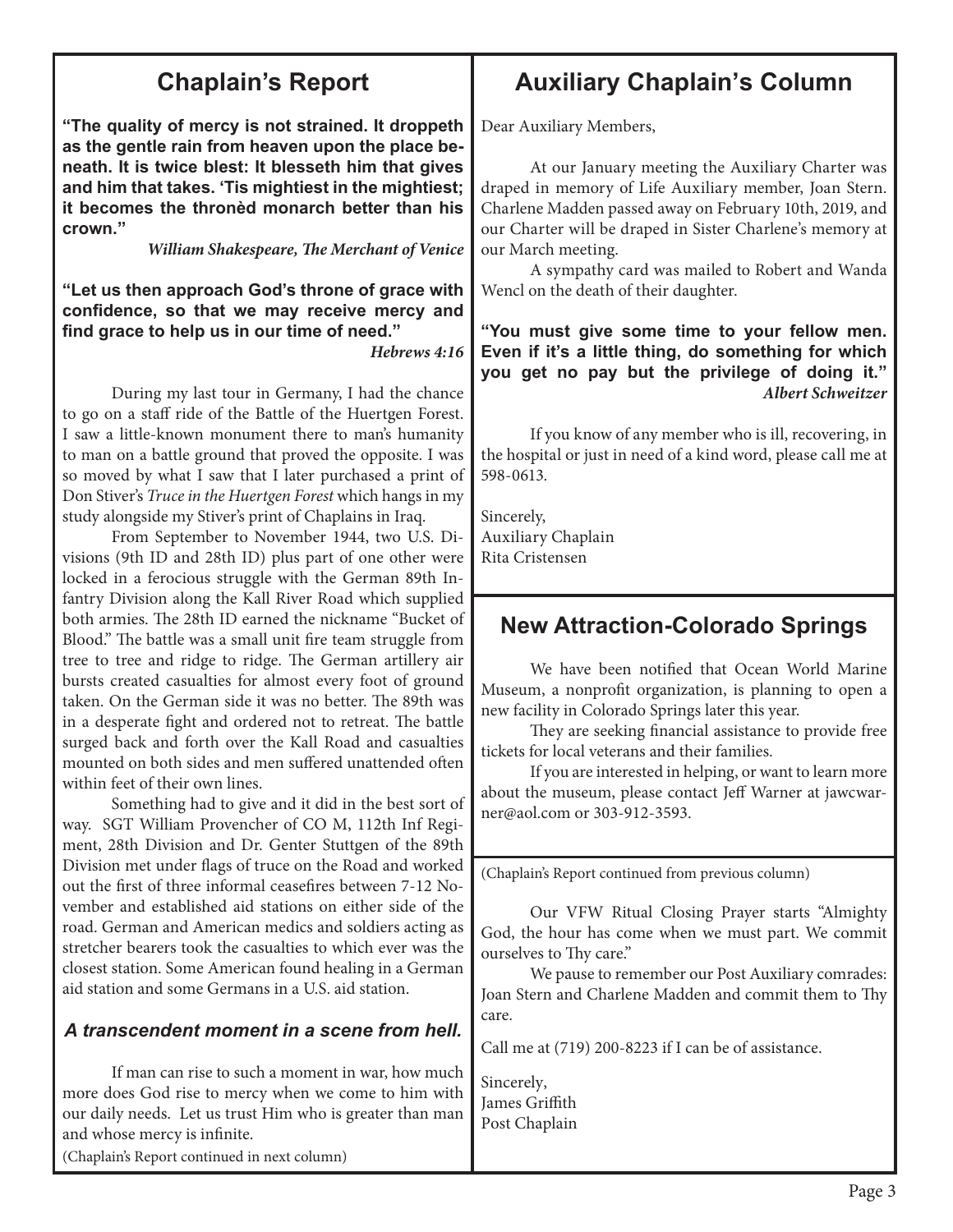(Commander's Corner continued from page 1)

unable to attend the March (nominations) and April (elections) post meetings, then you must provide a written self-nomination to myself or to our Adjutant, Duane Knutson, before the nominations close on April 6.

Please also look at the numerous appointed positions that will need to be filled for the 2019-2020 fraternal year. If you want to become more involved, or to move into a new role within the Post, please let me know!

A list of all positions can be found on our website at www.vfw4051.org/post-officers. If you need to know more about a position, I can provide a brief description of the role in advance.

Yours in Comradeship, Dr. Christopher Linski Post Commander Commander@vfw4051.us

#### **Chairman of the House Committee's Column**

We have an update on the design phase on the heating and air conditioning project on the upper level.

An engineering firm was hired to do a walk through inspection on the electrical panels and the condition of the roof. A problem was found and we contacted the roofing company that had replaced the roof, and the problem was repaired at no cost to the Post. We now have cost estimates on the new system. The firm will continue to do any design work needed for completion. Now we will need to get some contractors to give their estimates and bids to do the work.

We are hoping to get three or more contractors to bid the work before we make a decision. We want to pick a company that has a good reputation and has been in business for many years. We want to have the project completed no later than the last of April.

The Colorado Springs Fire Department paid us our yearly inspection visit, and we were hit with a couple of minor infractions, which will soon be corrected. The New Year has started out with no other new problems and hopefully it stays that way!

Chairman, Rick Archuleta

Board members: LeRoy Jensen, Jerry Walter, & Joe Cormier.

Alternates: Duane Knutson & Ron Marshall

(President's Column continued from page 1)

have 33 Annual members and 217 Life members with a total of 250 members which is 94.70%. This means that we need the six outstanding annuals plus eight NEW members to reach 100% by the end of June.

### **RECRUIT RECRUIT RECRUIT**

#### **Upcoming Auxiliary Theme Dinners:**

#### **March 8th: Little Black Dress/Ties Men (Optional)**

Turkey Divan will be the entrée. Proceeds from this fundraiser will go to the Veterans/Military Support Programs.

#### **April 12th: Easter Dinner**

Baked Ham will be the entrée, Fundraiser TBD

To the few members that work so hard in the making of and decorating for these dinners, thank you so very much!

Our thoughts and prayers for healing are with those of you that are ill or injured, wishing you a speedy recovery!

As always, I remain loyally yours,

Tami Veed, Auxiliary President Cell 719.238.3543 Email president@vfw4051.us

### **St. Patrick's Day Celebration**

We will host the St. Patrick's Day Celebration on Saturday, March 16 from 10:00 a.m. to 4:00 p.m.

A meal of corned beef and cabbage will be served from 11:00 a.m. to 2:00 p.m. and costs \$10 per person. We will also have Celtic Dancers performing at 1: p.m.!

This event is open to all VFW and Auxiliary members, veterans, and their guests. This event will be cosponsored by VFW Post 101.

#### **Let's make this an outstanding event!**

### *District 5 Convention*

The District 5 Convention will be held at our Post on April 14th. The day will begin with lunch at 1:00 p.m. which well be prepared by our Auxiliary.

The meeting, nominations, elections and joint installation will follow.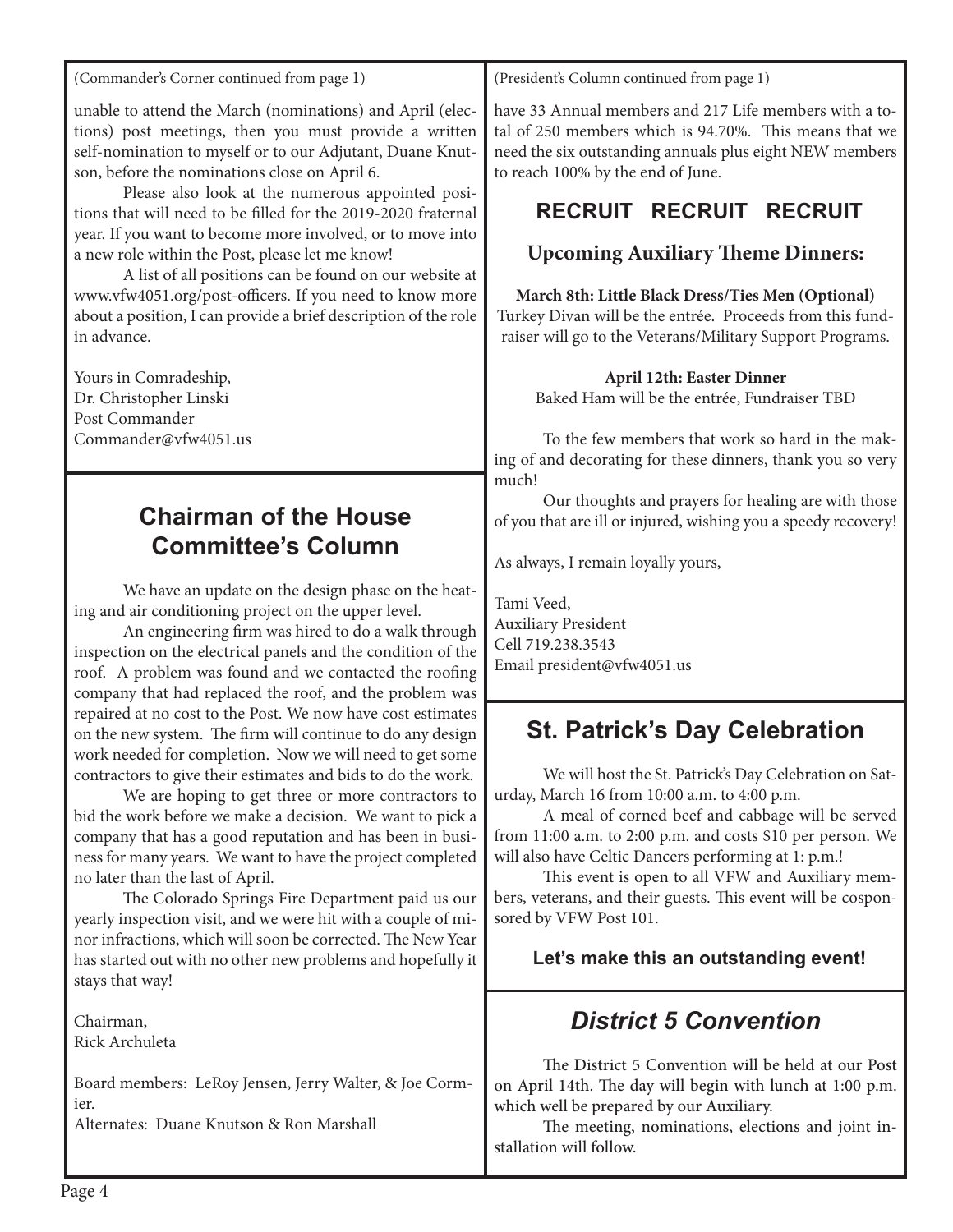### **Crawford House Update**

It's time for me to retire as Pikes Peak Post 4051 representative to the Board of Directors of the Colorado Veteran Resource Coalition, better known as Crawford House. Comrade Barbara Green has been approved as our new representative.

#### **Some Background.**

Nearly 20 years ago, comrade John Mazzella and I were part of a *HOMELESS VETERAN INITIATIVE* in cooperation with the Veterans Administration (VA) to identify and eliminate veteran homelessness. We had to form a corporation and Post 4051 helped finance the formation. Colorado Veteran Resource Coalition (CVRC) was formed and became a legal entity that could contract with the VA. Next, we looked for a property. This took nearly 2 years because we kept running into NIMBY (Not In My Back Yard) objections. Finally, a suitable property was found on South Weber, and in 2001 we opened the 15-bed Crawford House (named after Post 4051 Medal of Honor life member William J. Crawford).

In subsequent years, we opened 2 transition houses for 10 veterans who had completed the 90-day Crawford House programs, had an income, but needed more time to return to normal living; and 2 apartment buildings for 10 low income veteran families.

#### **Some Results.**

At the beginning, we found there were about 400 veterans (WWII, Korea, Vietnam) in the Pikes Peak Region that needed help. Since 2001, Crawford House has helped over 1700 veterans with a nearly 80 percent success rate.

The Homeless Veteran Initiative continues with nearly 300 veterans getting support at the annual Veteran Standdown. Crawford House continues to provide help to male and female veterans with problems, and the VA has a waiting list of veterans from the ongoing wars waiting their turn.

Sincerely, Duane Knutson

#### **Members Notice**

The membership rules for annual members changed a couple of years ago. The new rule is annual renewal must be done during the month you joined the Post. So when you get the renewal notice, DON'T DELAY. Or better yet, consider using the life member installment plan. Your renewal is important!



surgery. A get-well card was sent to Barb Bacon, as she recovers from cancer surgery. Get-well wishes were sent to Max Beham as he has been diagnosed with Leukemia. As of this publication, no new deceased comrades were reported.

We appreciate your donations of any torn, soiled or American Flags in need of replacement. We take them to the American Legion Post 209 for ceremonial disposal.

Please continue to let me know whenever one of our veterans is in ill health, in the hospital, or unfortunately has deceased.

Yours in Comradeship, LeRoy Jensen Post Surgeon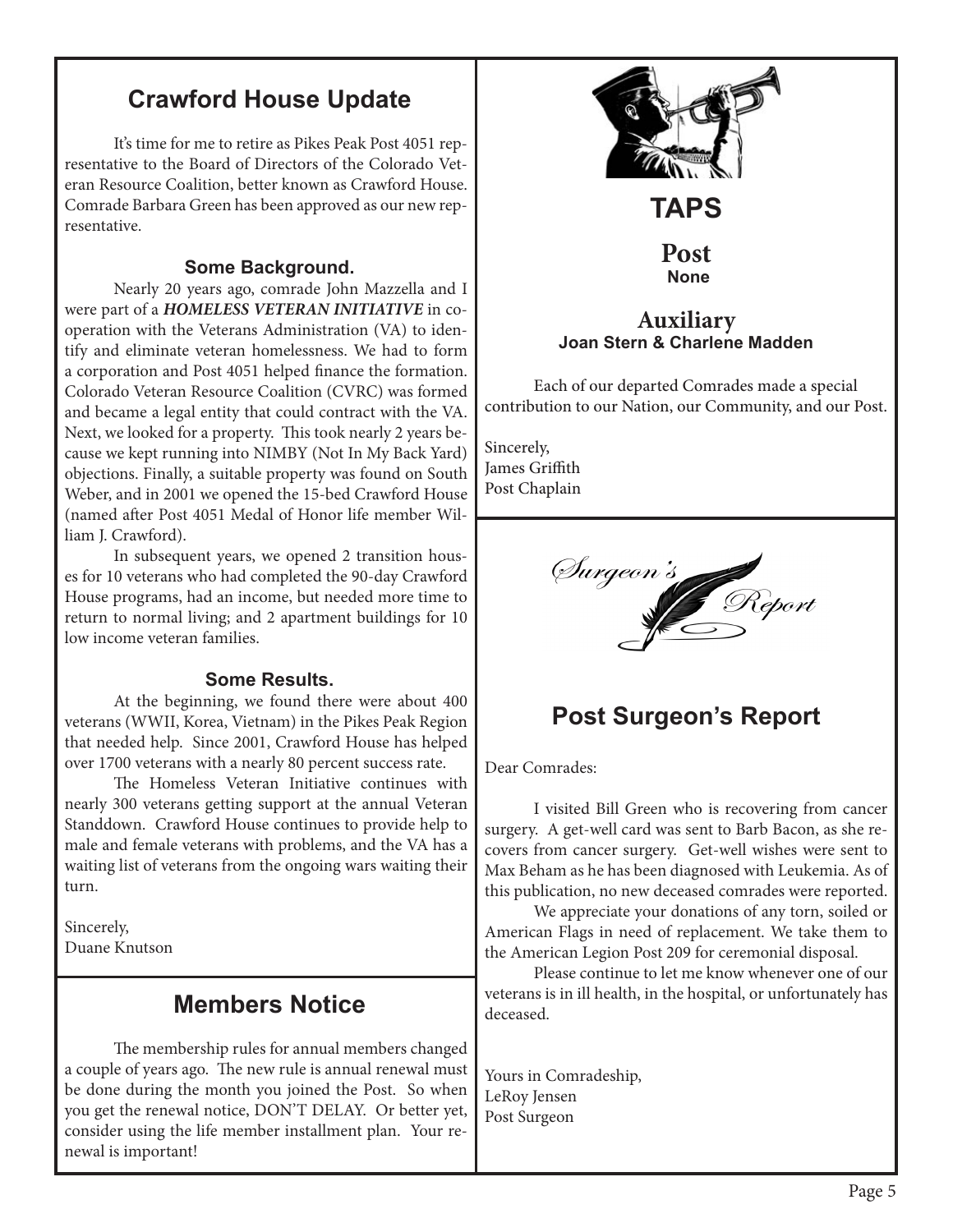| <b>MARCH 2019</b><br><b>DINNER 6 PM \$10.00</b><br><b>DANCE 7 PM \$10.00</b> |                                              |                                              |                                              |             |                                                            |                                              |  |  |
|------------------------------------------------------------------------------|----------------------------------------------|----------------------------------------------|----------------------------------------------|-------------|------------------------------------------------------------|----------------------------------------------|--|--|
| Sunday                                                                       | Monday                                       | Tuesday                                      | Wednesday                                    | Thursday    | Friday                                                     | Saturday                                     |  |  |
|                                                                              |                                              |                                              |                                              |             |                                                            | $\overline{2}$                               |  |  |
| (NOTE)                                                                       |                                              |                                              |                                              |             | Open 4 to 11                                               | <b>Post Meeting</b>                          |  |  |
| <b>Reservations</b>                                                          |                                              |                                              |                                              |             | Dinner/Dance                                               | Coffee 8:00 a.m.                             |  |  |
| Required<br><b>For</b><br><b>Dinner</b>                                      |                                              |                                              |                                              |             | Louisiana<br>Gumbo<br><b>Mardi Gras</b>                    | Meeting 9:00 a.m.                            |  |  |
| Call<br>$(719) 632 - 9874$                                                   |                                              |                                              |                                              |             | <b>Carlos</b><br>Crull                                     | <b>Available For</b><br><b>Rental Events</b> |  |  |
| 3                                                                            | 4                                            | 5                                            | 6                                            | 7           | 8                                                          | 9                                            |  |  |
|                                                                              |                                              |                                              |                                              |             | Open 4 to 11                                               | <b>Aux Meeting</b>                           |  |  |
|                                                                              |                                              |                                              |                                              |             | Dinner/Dance<br><b>Turkey Divan</b>                        | Coffee/Treats<br>9:30 a.m.<br>Meeting        |  |  |
|                                                                              |                                              |                                              |                                              |             | <b>Little Black</b><br><b>Dress/Ties Men</b><br>(Optional) | 10:30 a.m.<br><b>Available For</b>           |  |  |
| <b>Available For</b><br><b>Rental Events</b>                                 | <b>Available For</b><br><b>Rental Events</b> | <b>Available For</b><br><b>Rental Events</b> | <b>Available For</b><br><b>Rental Events</b> | Open 4 to 7 | <b>Springs</b>                                             | <b>Rental Events</b>                         |  |  |
|                                                                              |                                              |                                              |                                              |             |                                                            |                                              |  |  |
| 10                                                                           | 11                                           | 12                                           | 13                                           | 14          | 15                                                         | 16                                           |  |  |
|                                                                              |                                              |                                              | <b>Friends</b> of                            |             | Open 4 to 11                                               | St. Patricks'                                |  |  |
|                                                                              |                                              |                                              | the Post Mtg.                                |             | NO Dinner/                                                 | Day<br>Corned Beef &                         |  |  |
|                                                                              |                                              |                                              | 4:00 p.m.                                    |             | Dance Only                                                 | Cabbage<br>\$10                              |  |  |
| <b>Available For</b>                                                         | <b>Available For</b>                         | <b>Available For</b>                         | <b>Available For</b>                         |             | Carlos                                                     | Details p. 4<br><b>Available For</b>         |  |  |
| <b>Rental Events</b>                                                         | <b>Rental Events</b>                         | <b>Rental Events</b>                         | <b>Rental Events</b>                         | Open 4 to 7 | Crull                                                      | <b>Rental Events</b>                         |  |  |
|                                                                              |                                              |                                              |                                              |             |                                                            |                                              |  |  |
| 17                                                                           | 18                                           | 19                                           | 20                                           | 21          | 22                                                         | 23                                           |  |  |
|                                                                              |                                              |                                              |                                              |             | Open 4 to 11<br>Dinner/Dance                               |                                              |  |  |
|                                                                              |                                              |                                              |                                              |             | <b>Chicken</b>                                             |                                              |  |  |
| <b>Available For</b>                                                         | <b>Available For</b>                         | <b>Available For</b>                         | <b>Available For</b>                         |             |                                                            | <b>Available For</b>                         |  |  |
| <b>Rental Events</b>                                                         | <b>Rental Events</b>                         | <b>Rental Events</b>                         | <b>Rental Events</b>                         | Open 4 to 7 | <b>Springs</b>                                             | <b>Rental Events</b>                         |  |  |
| 24/31                                                                        | 25                                           | 26                                           | 27                                           | 28          | 29                                                         | 30                                           |  |  |
|                                                                              |                                              |                                              |                                              |             | Open 4 to 11<br>Dinner/Dance                               |                                              |  |  |
|                                                                              |                                              |                                              |                                              |             | <b>Prime Rib</b>                                           |                                              |  |  |
| <b>Available For</b>                                                         | <b>Available For</b>                         | <b>Available For</b>                         | <b>Available For</b>                         |             | <b>Carlos</b>                                              | <b>Available For</b>                         |  |  |
| <b>Rental Events</b>                                                         | <b>Rental Events</b>                         | <b>Rental Events</b>                         | <b>Rental Events</b>                         | Open 4 to 7 | Crull                                                      | <b>Rental Events</b>                         |  |  |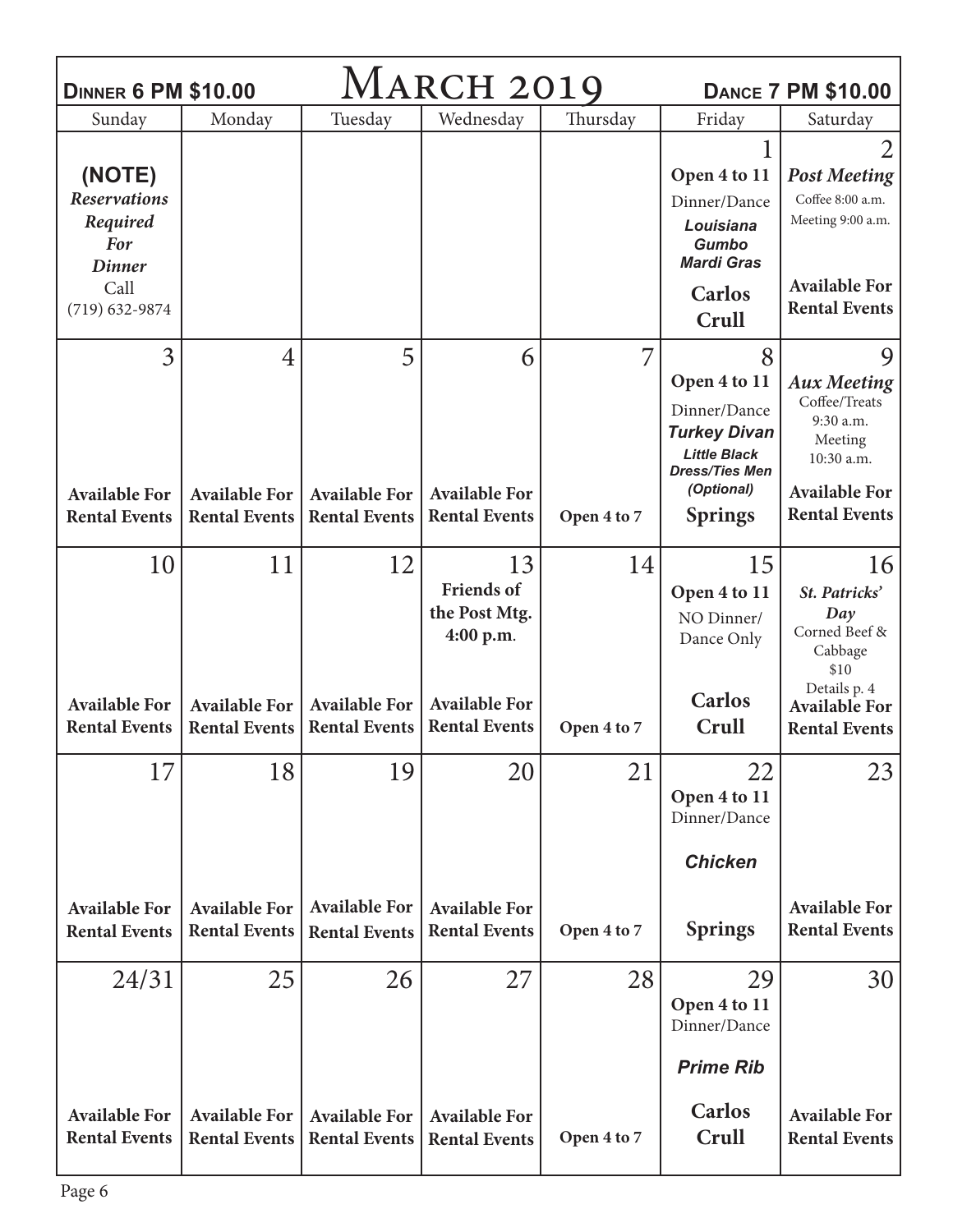| <b>DINNER 6 PM \$10.00</b>                                                                            | <b>DANCE 7 PM \$10.00</b>                          |                                                    |                                                                                                       |                                              |                                                                                                                    |                                                                                                                                 |
|-------------------------------------------------------------------------------------------------------|----------------------------------------------------|----------------------------------------------------|-------------------------------------------------------------------------------------------------------|----------------------------------------------|--------------------------------------------------------------------------------------------------------------------|---------------------------------------------------------------------------------------------------------------------------------|
| Sunday                                                                                                | Monday                                             | Tuesday                                            | Wednesday                                                                                             | Thursday                                     | Friday                                                                                                             | Saturday                                                                                                                        |
| (NOTE)<br><b>Reservations</b><br>Required<br><b>For</b>                                               |                                                    | $\overline{2}$                                     | 3                                                                                                     | 4                                            | 5<br>Open 4 to 11<br>Dinner/Dance<br><b>Pork Chops</b>                                                             | 6<br><b>Post Meeting</b><br>Coffee 8:00 a.m.<br>Meeting 9:00 a.m.                                                               |
| <b>Dinner</b><br>Call<br>$(719) 632 - 9874$                                                           | <b>Available For</b><br><b>Rental Events</b>       | <b>Available For</b><br><b>Rental Events</b>       | <b>Available For</b><br><b>Rental Events</b>                                                          | <b>Available For</b><br><b>Rental Events</b> | <b>Springs</b>                                                                                                     | <b>Available For</b><br><b>Rental Events</b>                                                                                    |
| <b>Available For</b><br><b>Rental Events</b>                                                          | 8<br><b>Available For</b><br><b>Rental Events</b>  | 9<br><b>Available For</b><br><b>Rental Events</b>  | 10<br><b>Friends</b> of<br>the Post Mtg.<br>4:00 p.m.<br><b>Available For</b><br><b>Rental Events</b> | 11<br>Open 4 to 7                            | 12<br>Open 4 to 11<br>Dinner/Dance<br><b>Easter</b><br><b>Dinner</b><br><b>Baked Ham</b><br><b>Carlos</b><br>Crull | 13<br><b>Aux Meeting</b><br>Coffee/Treats<br>9:30 a.m.<br>Meeting<br>10:30 a.m.<br><b>Available For</b><br><b>Rental Events</b> |
| 14<br>District 5<br>Convention<br>Lunch 1 p.m.<br>Meeting 2 p.m.<br>Elections/<br><b>Installation</b> | 15<br><b>Available For</b><br><b>Rental Events</b> | 16<br><b>Available For</b><br><b>Rental Events</b> | 17<br><b>Available For</b><br><b>Rental Events</b>                                                    | 18<br>Open 4 to 7                            | 19<br>Open 4 to 11<br>Dinner/Dance<br>Shrimp or<br><b>Chicken</b><br><b>Alfredo</b><br>(Call In)<br><b>Springs</b> | 20<br><b>Available For</b><br><b>Rental Events</b>                                                                              |
| 21<br>Easter<br><b>Available For</b><br><b>Rental Events</b>                                          | 22<br><b>Available For</b><br><b>Rental Events</b> | 23<br><b>Available For</b><br><b>Rental Events</b> | 24<br><b>Available For</b><br><b>Rental Events</b>                                                    | 25<br>Open 4 to 7                            | 26<br>Open 4 to 11<br>Dinner/Dance<br><b>Chicken</b><br><b>Dumplings</b><br><b>Carlos</b><br>Crull                 | 27<br><b>Available For</b><br><b>Rental Events</b>                                                                              |
| 28<br><b>Available For</b><br><b>Rental Events</b>                                                    | 29<br><b>Available For</b><br><b>Rental Events</b> | 30<br><b>Available For</b><br><b>Rental Events</b> |                                                                                                       |                                              |                                                                                                                    |                                                                                                                                 |